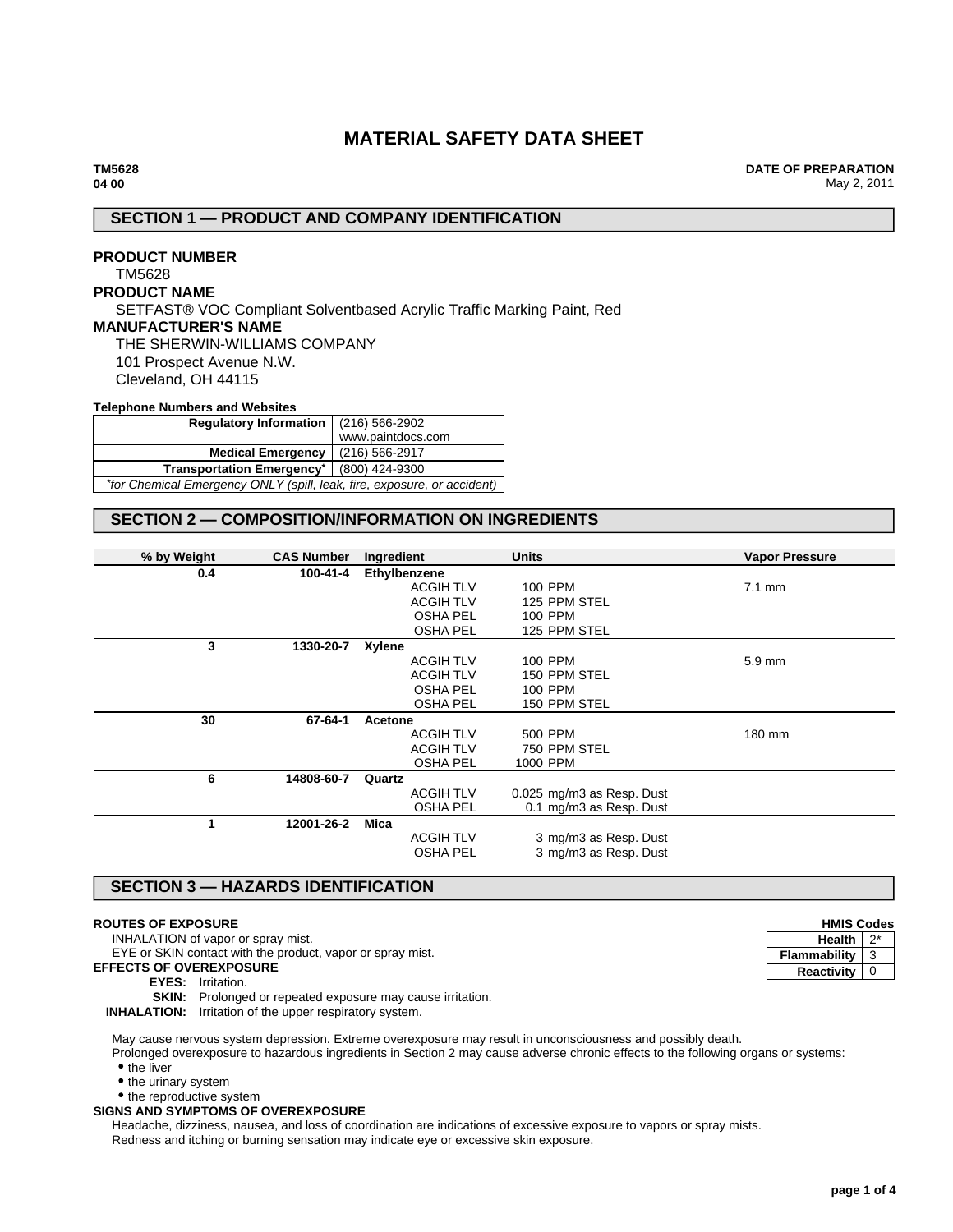# **MEDICAL CONDITIONS AGGRAVATED BY EXPOSURE**

#### None generally recognized. **CANCER INFORMATION**

For complete discussion of toxicology data refer to Section 11.

### **SECTION 4 — FIRST AID MEASURES**

- **EYES:** Flush eyes with large amounts of water for 15 minutes. Get medical attention.
- **SKIN:** Wash affected area thoroughly with soap and water.
- Remove contaminated clothing and launder before re-use.
- **INHALATION:** If affected, remove from exposure. Restore breathing. Keep warm and quiet.

**UEL** 12.8

**INGESTION:** Do not induce vomiting. Get medical attention immediately.

### **SECTION 5 — FIRE FIGHTING MEASURES**

| <b>FLASH POINT</b> | LEL |
|--------------------|-----|
| 1 °F PMCC          | 1.0 |

**FLAMMABILITY CLASSIFICATION**

RED LABEL -- Extremely Flammable, Flash below 21 °F (-6 °C)

**EXTINGUISHING MEDIA**

#### Carbon Dioxide, Dry Chemical, Foam **UNUSUAL FIRE AND EXPLOSION HAZARDS**

Closed containers may explode when exposed to extreme heat.

Application to hot surfaces requires special precautions.

During emergency conditions overexposure to decomposition products may cause a health hazard. Symptoms may not be immediately apparent. Obtain medical attention.

#### **SPECIAL FIRE FIGHTING PROCEDURES**

Full protective equipment including self-contained breathing apparatus should be used.

Water spray may be ineffective. If water is used, fog nozzles are preferable. Water may be used to cool closed containers to prevent pressure build-up and possible autoignition or explosion when exposed to extreme heat.

## **SECTION 6 — ACCIDENTAL RELEASE MEASURES**

### **STEPS TO BE TAKEN IN CASE MATERIAL IS RELEASED OR SPILLED**

Remove all sources of ignition. Ventilate the area. Remove with inert absorbent.

## **SECTION 7 — HANDLING AND STORAGE**

### **STORAGE CATEGORY**

DOL Storage Class IB

### **PRECAUTIONS TO BE TAKEN IN HANDLING AND STORAGE**

Contents are EXTREMELY FLAMMABLE. Keep away from heat, sparks, and open flame. Vapors will accumulate readily and may ignite explosively.

During use and until all vapors are gone: Keep area ventilated - Do not smoke - Extinguish all flames, pilot lights, and heaters - Turn off stoves, electric tools and appliances, and any other sources of ignition.

Consult NFPA Code. Use approved Bonding and Grounding procedures.

Keep container closed when not in use. Transfer only to approved containers with complete and appropriate labeling. Do not take internally. Keep out of the reach of children.

## **SECTION 8 — EXPOSURE CONTROLS/PERSONAL PROTECTION**

#### **PRECAUTIONS TO BE TAKEN IN USE**

Use only with adequate ventilation.

Avoid contact with skin and eyes. Avoid breathing vapor and spray mist.

Wash hands after using.

This coating may contain materials classified as nuisance particulates (listed "as Dust" in Section 2) which may be present at hazardous levels only during sanding or abrading of the dried film. If no specific dusts are listed in Section 2, the applicable limits for nuisance dusts are ACGIH TLV 10 mg/m3 (total dust), 3 mg/m3 (respirable fraction), OSHA PEL 15 mg/m3 (total dust), 5 mg/m3 (respirable fraction).

#### **VENTILATION**

Local exhaust preferable. General exhaust acceptable if the exposure to materials in Section 2 is maintained below applicable exposure limits. Refer to OSHA Standards 1910.94, 1910.107, 1910.108.

### **RESPIRATORY PROTECTION**

If personal exposure cannot be controlled below applicable limits by ventilation, wear a properly fitted organic vapor/particulate respirator approved by NIOSH/MSHA for protection against materials in Section 2.

When sanding or abrading the dried film, wear a dust/mist respirator approved by NIOSH/MSHA for dust which may be generated from this product, underlying paint, or the abrasive.

### **PROTECTIVE GLOVES**

Wear gloves which are recommended by glove supplier for protection against materials in Section 2.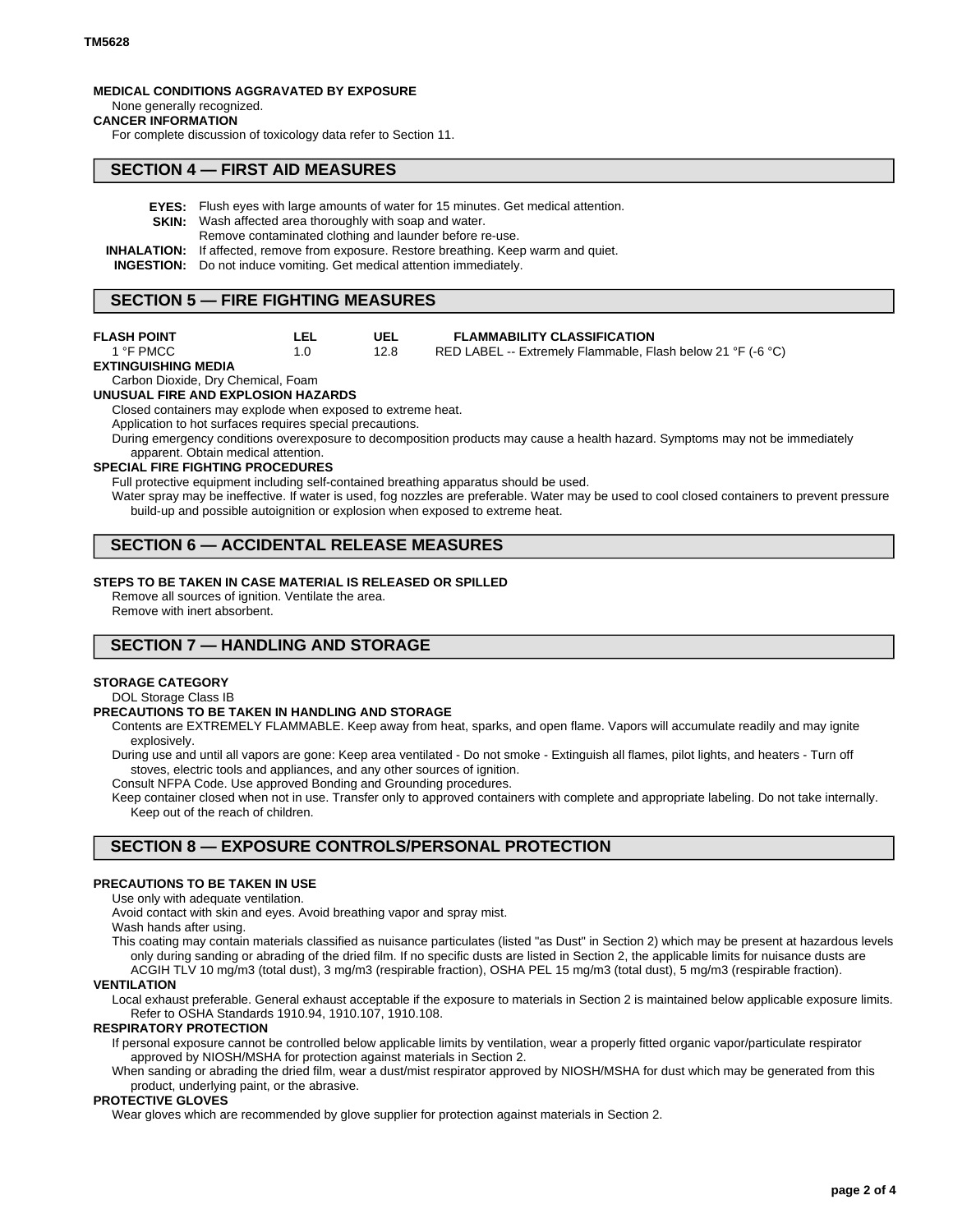### **EYE PROTECTION**

Wear safety spectacles with unperforated sideshields.

## **OTHER PRECAUTIONS**

Intentional misuse by deliberately concentrating and inhaling the contents can be harmful or fatal.

## **SECTION 9 — PHYSICAL AND CHEMICAL PROPERTIES**

| <b>PRODUCT WEIGHT</b> 10.88 lb/gal                                |  | $1303$ g/l                                                  |
|-------------------------------------------------------------------|--|-------------------------------------------------------------|
| <b>SPECIFIC GRAVITY 1.31</b>                                      |  |                                                             |
| <b>BOILING POINT</b> 132 - 292 °F                                 |  | 55 - 144 °C                                                 |
| <b>MELTING POINT</b> Not Available                                |  |                                                             |
| <b>VOLATILE VOLUME 53%</b>                                        |  |                                                             |
| <b>EVAPORATION RATE</b> Slower than ether                         |  |                                                             |
| <b>VAPOR DENSITY</b> Heavier than air                             |  |                                                             |
| <b>SOLUBILITY IN WATER N.A.</b>                                   |  |                                                             |
| <b>VOLATILE ORGANIC COMPOUNDS (VOC Theoretical - As Packaged)</b> |  |                                                             |
|                                                                   |  | 0.63 lb/gal 75 g/l Less Water and Federally Exempt Solvents |
| 0.32 lb/gal 38 g/l Emitted VOC                                    |  |                                                             |

## **SECTION 10 — STABILITY AND REACTIVITY**

### **STABILITY — Stable**

**CONDITIONS TO AVOID** None known. **INCOMPATIBILITY** None known. **HAZARDOUS DECOMPOSITION PRODUCTS** By fire: Carbon Dioxide, Carbon Monoxide **HAZARDOUS POLYMERIZATION** Will not occur

## **SECTION 11 — TOXICOLOGICAL INFORMATION**

#### **CHRONIC HEALTH HAZARDS**

Reports have associated repeated and prolonged overexposure to solvents with permanent brain and nervous system damage. Ethylbenzene is classified by IARC as possibly carcinogenic to humans (2B) based on inadequate evidence in humans and sufficient evidence in laboratory animals. Lifetime inhalation exposure of rats and mice to high ethylbenzene concentrations resulted in increases in certain types of cancer, including kidney tumors in rats and lung and liver tumors in mice. These effects were not observed in animals exposed to lower concentrations. There is no evidence that ethylbenzene causes cancer in humans.

Crystalline Silica (Quartz, Cristobalite) is listed by IARC and NTP. Long term exposure to high levels of silica dust, which can occur only when sanding or abrading the dry film, may cause lung damage (silicosis) and possibly cancer.

### **TOXICOLOGY DATA**

| <b>CAS No.</b> | <b>Ingredient Name</b> |          |     |               |  |
|----------------|------------------------|----------|-----|---------------|--|
| 100-41-4       | Ethylbenzene           |          |     |               |  |
|                |                        | LC50 RAT | 4HR | Not Available |  |
|                |                        | LD50 RAT |     | 3500 mg/kg    |  |
| 1330-20-7      | <b>Xylene</b>          |          |     |               |  |
|                |                        | LC50 RAT | 4HR | 5000 ppm      |  |
|                |                        | LD50 RAT |     | 4300 mg/kg    |  |
| 67-64-1        | Acetone                |          |     |               |  |
|                |                        | LC50 RAT | 4HR | Not Available |  |
|                |                        | LD50 RAT |     | 5800 mg/kg    |  |
| 14808-60-7     | Quartz                 |          |     |               |  |
|                |                        | LC50 RAT | 4HR | Not Available |  |
|                |                        | LD50 RAT |     | Not Available |  |
| 12001-26-2     | <b>Mica</b>            |          |     |               |  |
|                |                        | LC50 RAT | 4HR | Not Available |  |
|                |                        | LD50 RAT |     | Not Available |  |
|                |                        |          |     |               |  |

## **SECTION 12 — ECOLOGICAL INFORMATION**

#### **ECOTOXICOLOGICAL INFORMATION**

No data available.